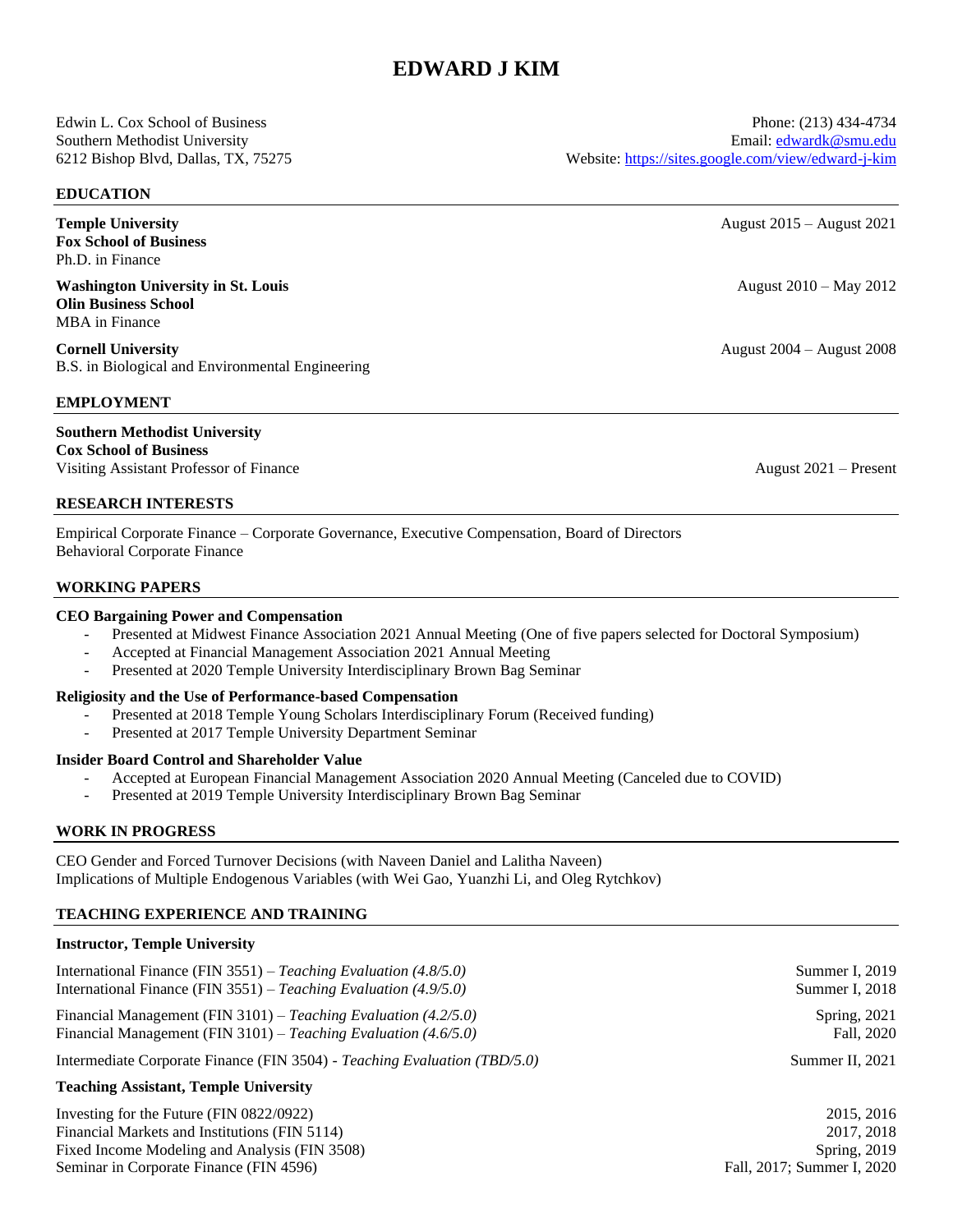Financial Management (FIN 3101) Spring, 2020 Security Analysis and Portfolio Management (FIN 3507) Spring, 2020

# **Training**

Fox 2017 PhD Summer Teaching Academy, Temple University Fox Online Teaching Certificate

## **INDUSTRY EXPERIENCE**

| <b>WILSHIRE BANK Los Angeles, California</b><br><i>Loan Assistant</i> – West Loan Center                                    | August $2014 -$ April $2015$  |
|-----------------------------------------------------------------------------------------------------------------------------|-------------------------------|
| <b>HYUNDAI HEAVY INDUSTRIES Seoul, Korea</b><br>Business Analyst – Financial Planning Department, Corporate Planning Office | September $2012 - April 2014$ |
| <b>NARA BANK Los Angeles, California</b><br>Loan Officer Trainee - Corporate Banking Center                                 | June $2009 -$ April $2010$    |

## **PROFESSIONAL SKILLS**

- Languages: Fluent in English and Korean (Nationality: United States).
- Computer Skills: SAS, Stata, Latex, and MS Office
- Databases: Compustat, CRSP, Execucomp, BoardEX, Thomson Reuters Institutional Holdings, I/B/E/S, RiskMetrics, FactSet

# **REFERENCES**

**Lalitha Naveen (Chair) Jonathan Scott** Associate Professor of Finance Department Chair and Professor of Finance Fox School of Business, Temple University Fox School of Business, Temple University Phone: (215) 204-6435 Phone: (215) 204-7605 Email: <u>[lnaveen@temple.edu](mailto:lnaveen@temple.edu)</u> Email: [scottjon@temple.edu](mailto:scottjon@temple.edu) Email: scottjon@temple.edu

# **Yuanzhi (Lily) Li**

Assistant Professor of Finance Fox School of Business, Temple University Phone: (215) 204-8108 Email: [yuanzhi.li@temple.edu](mailto:yuanzhi.li@temple.edu)

# **ABSTRACTS OF WORKING PAPERS**

# **CEO Bargaining Power and Compensation**

Contracting theories predict that CEO power plays an essential role in the pay-setting process. I provide causal empirical evidence of how changes in the bargaining power of CEOs affect the level of CEO compensation. Using the staggered adoption of the Inevitable Disclosure Doctrine (IDD) by US state courts as an exogenous shock to CEOs' bargaining power, I find that the recognition of the IDD results in significantly lower levels of CEO compensation. The effect is present only in subsamples of firms whose CEOs experience a substantial decline in their bargaining power. These results support that bargaining power is the channel through which the IDD recognition decreases CEO compensation. Economic impact of the IDD is also substantial in the subsamples, ranging from 16.4% to 20.5% decline in total compensation. Examination of the structure of compensation reveals that changes in the bargaining power of CEOs reduce total current compensation and option awards. The recognition of the IDD also increases performance-turnover sensitivity and shareholder wealth.

# **Religiosity and the Use of Performance-based Compensation**

Recent studies document the effect of corporate culture on corporate behavior. This study examines how a firm's religious culture affects the structure of CEO compensation. Using county-level religiosity as a proxy for a firm's culture, I find that firms in highly religious counties use about 12.4% less performance-based compensation in their CEO compensation packages. I consider two characteristics of religious cultures that are likely to have implications on executive compensation: extrinsic motivation and locus of control. To determine which characteristic is driving the results, I examine how turnover decisions differ depending on religious culture of firms. If locus of control – the extent to which human effort can affect future outcomes – is driving the main result, less turnover-performance sensitivity is expected in highly religious firms. The results show that turnover-performance sensitivity does not vary according to county-level religiosity, suggesting that locus of control is not the driver behind the main result. These findings indicate that firms with highly religious cultures use less performance-based compensation because religious cultures' work ethic is less financially motivated.